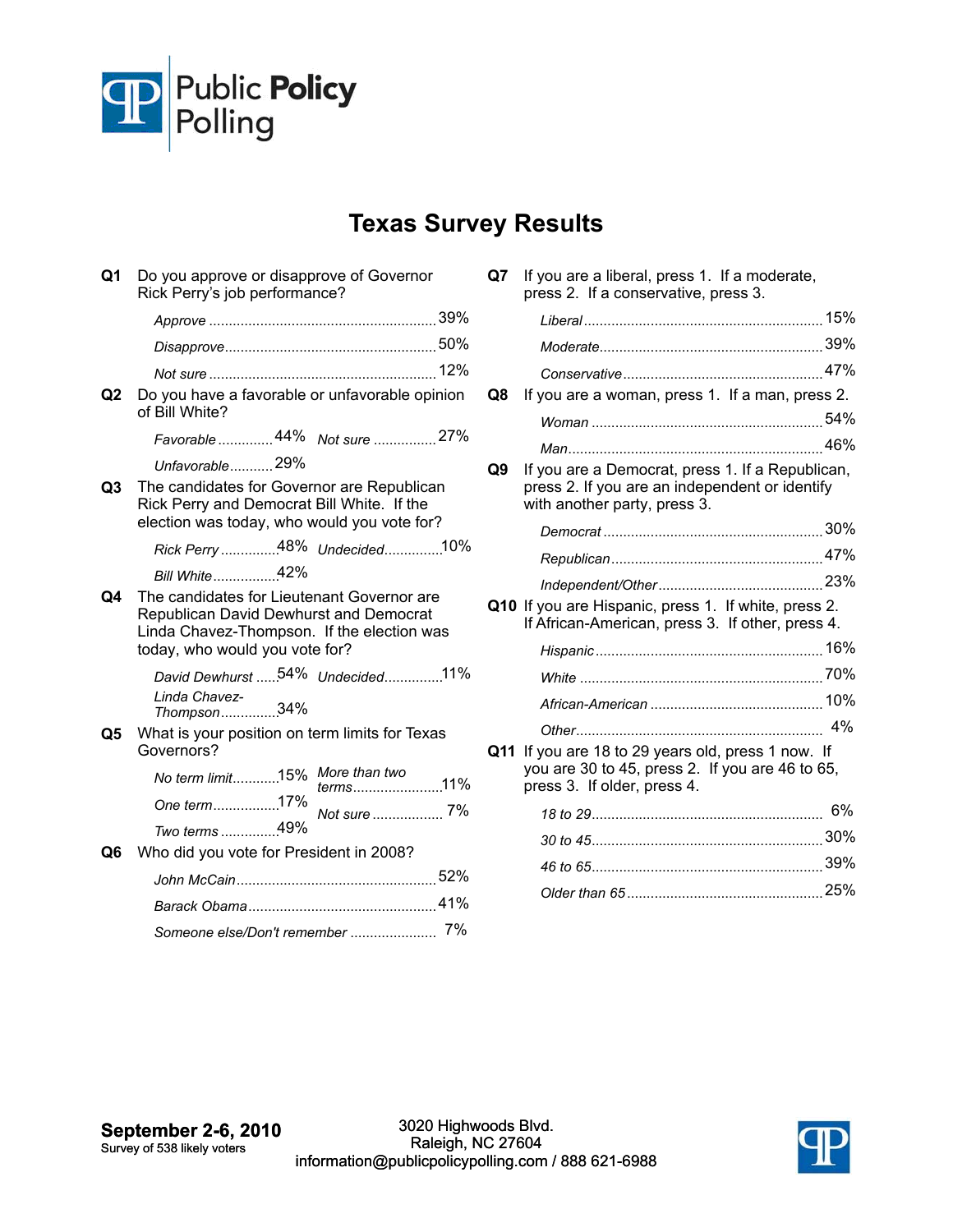

|                |             | <b>2008 Vote</b> |     |                                            |  |  |  |
|----------------|-------------|------------------|-----|--------------------------------------------|--|--|--|
|                | <b>Base</b> | McCain Obama     |     | John Barack Someone else/Don't<br>remember |  |  |  |
| Perry Approval |             |                  |     |                                            |  |  |  |
| <b>Approve</b> | 39%         | 64%              | 7%  | 37%                                        |  |  |  |
| Disapprove     | 50%         | 21%              | 88% | 36%                                        |  |  |  |
| Not sure 12%   |             | 15%              | 5%  | 27%                                        |  |  |  |

|                           |             | <b>2008 Vote</b> |     |                                            |  |  |  |  |
|---------------------------|-------------|------------------|-----|--------------------------------------------|--|--|--|--|
|                           | <b>Base</b> | McCain Obama     |     | John Barack Someone else/Don't<br>remember |  |  |  |  |
| <b>White Favorability</b> |             |                  |     |                                            |  |  |  |  |
| Favorable 44%             |             | 18%              | 79% | 32%                                        |  |  |  |  |
| Unfavorable               | 29%         | 48%              | 5%  | 34%                                        |  |  |  |  |
| Not sure 27%              |             | 35%              | 16% | 34%                                        |  |  |  |  |

|                |             | <b>2008 Vote</b> |     |                                            |
|----------------|-------------|------------------|-----|--------------------------------------------|
|                | <b>Base</b> | McCain Obama     |     | John Barack Someone else/Don't<br>remember |
| Perry/White    |             |                  |     |                                            |
| Rick Perry 48% |             | 77%              | 9%  | 56%                                        |
| Bill White 42% |             | 11%              | 85% | 29%                                        |
| Undecided 10%  |             | 12%              | 6%  | 15%                                        |

|                                      |             |                        | <b>2008 Vote</b> |                                       |  |  |  |  |  |  |  |
|--------------------------------------|-------------|------------------------|------------------|---------------------------------------|--|--|--|--|--|--|--|
|                                      | <b>Base</b> | John l<br>McCain Obama |                  | Barack Someone else/Don't<br>remember |  |  |  |  |  |  |  |
| Dew hurst/Chavez-<br>Thompson        |             |                        |                  |                                       |  |  |  |  |  |  |  |
| David Dewhurst 54%                   |             | 85%                    | 13%              | 63%                                   |  |  |  |  |  |  |  |
| Linda Chavez-134%<br><b>Thompson</b> |             | 7%                     | 72%              | 19%                                   |  |  |  |  |  |  |  |
| Undecided 11%                        |             | 8%                     | 15%              | 17%                                   |  |  |  |  |  |  |  |

**Crosstabs**

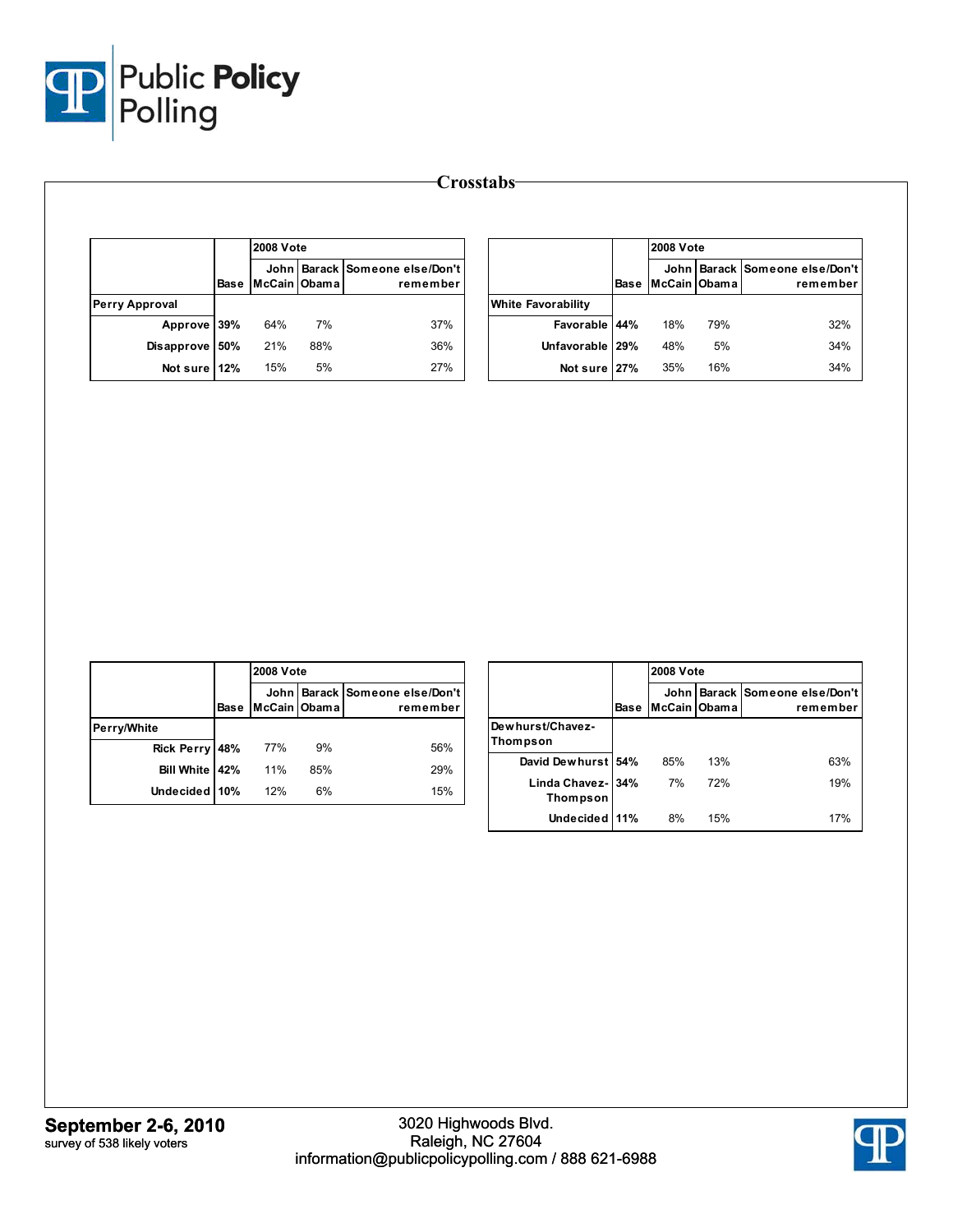

|                            |             | <b>2008 Vote</b>     |     |                                       |
|----------------------------|-------------|----------------------|-----|---------------------------------------|
|                            | <b>Base</b> | John<br>McCain Obama |     | Barack Someone else/Don't<br>remember |
| <b>Term Limits</b>         |             |                      |     |                                       |
| No term limit 15%          |             | 22%                  | 7%  | 12%                                   |
| One term 17%               |             | 11%                  | 26% | 17%                                   |
| Two terms                  | 49%         | 44%                  | 57% | 42%                                   |
| More than two 11%<br>terms |             | 15%                  | 5%  | 17%                                   |
| Not sure                   | 7%          | 7%                   | 5%  | 12%                                   |

|                |             | Ideology |     |                               |  |  |
|----------------|-------------|----------|-----|-------------------------------|--|--|
|                | <b>Base</b> |          |     | Liberal Moderate Conservative |  |  |
| Perry Approval |             |          |     |                               |  |  |
| Approve 39%    |             | 10%      | 22% | 61%                           |  |  |
| Disapprove 50% |             | 87%      | 68% | 23%                           |  |  |
| Not sure 12%   |             | 3%       | 10% | 15%                           |  |  |

|                           |             | Ideology |     |                               |
|---------------------------|-------------|----------|-----|-------------------------------|
|                           | <b>Base</b> |          |     | Liberal Moderate Conservative |
| <b>White Favorability</b> |             |          |     |                               |
| Favorable 44%             |             | 84%      | 59% | 18%                           |
| Unfavorable   29%         |             | 8%       | 12% | 50%                           |
| Not sure 27%              |             | 8%       | 28% | 32%                           |

|                  |             | Ideology |     |                               |  |  |  |  |
|------------------|-------------|----------|-----|-------------------------------|--|--|--|--|
|                  | <b>Base</b> |          |     | Liberal Moderate Conservative |  |  |  |  |
| Perry/White      |             |          |     |                               |  |  |  |  |
| Rick Perry 48%   |             | 10%      | 26% | 77%                           |  |  |  |  |
| Bill White   42% |             | 85%      | 61% | 14%                           |  |  |  |  |
| Undecided   10%  |             | 5%       | 13% | 9%                            |  |  |  |  |

**Crosstabs**

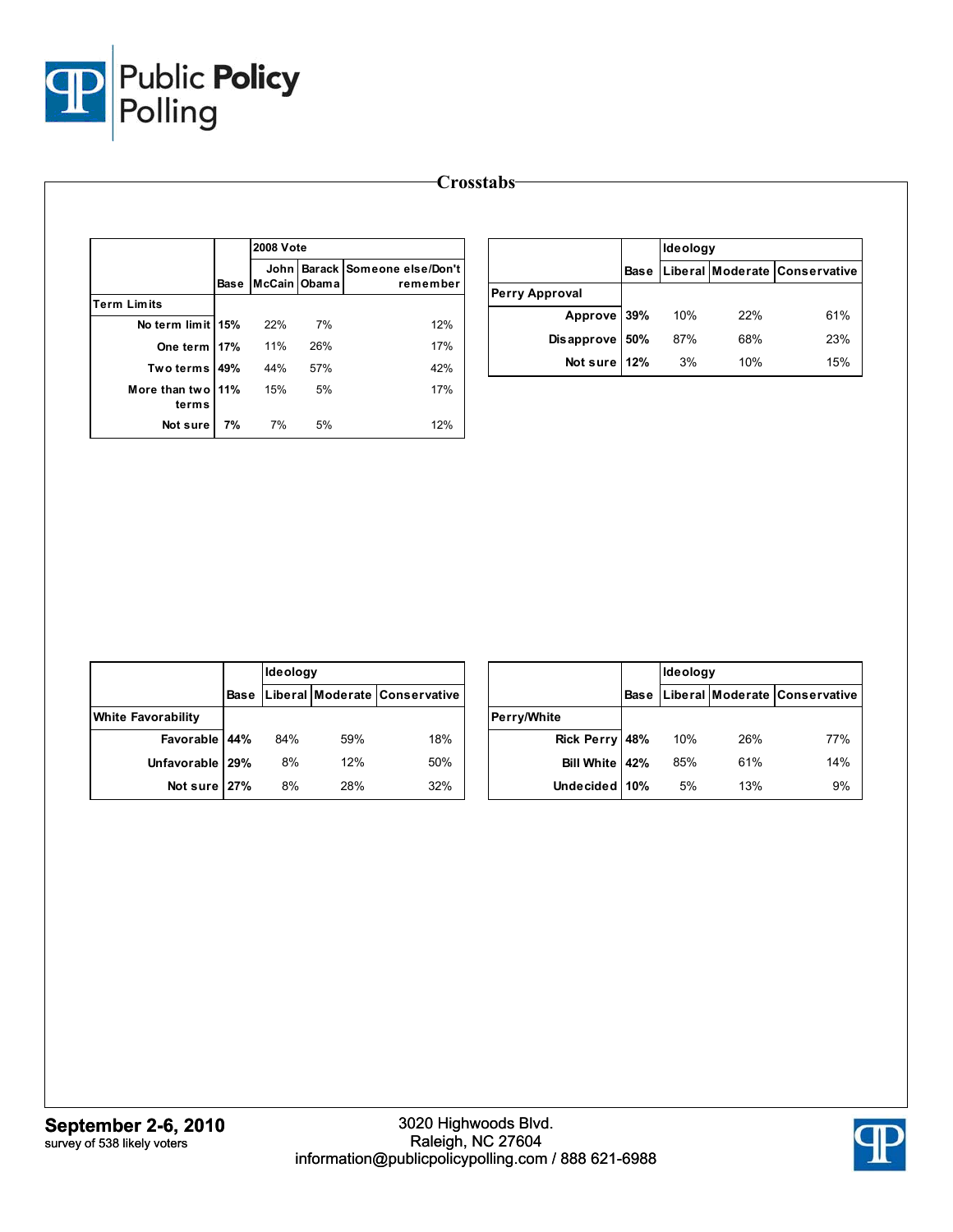

|                               |      | Ideology |     |                               |                              |    | Ideology |     |                                          |
|-------------------------------|------|----------|-----|-------------------------------|------------------------------|----|----------|-----|------------------------------------------|
|                               | Base |          |     | Liberal Moderate Conservative |                              |    |          |     | Base   Liberal   Moderate   Conservative |
| Dewhurst/Chavez-              |      |          |     |                               | <b>Term Limits</b>           |    |          |     |                                          |
| Thompson                      |      |          |     |                               | No term limit 15%            |    | 12%      | 6%  | 24%                                      |
| David Dewhurst 54%            |      | 13%      | 34% | 84%                           | One term 17%                 |    | 23%      | 20% | 13%                                      |
| Linda Chavez-134%<br>Thompson |      | 77%      | 49% | 8%                            | Two terms   49%              |    | 48%      | 58% | 43%                                      |
| Undecided 11%                 |      | 9%       | 17% | 8%                            | More than two   11%<br>terms |    | 8%       | 9%  | 13%                                      |
|                               |      |          |     |                               | Not sure                     | 7% | 9%       | 6%  | 7%                                       |

|                       |             | Gender       |     |  |
|-----------------------|-------------|--------------|-----|--|
|                       | <b>Base</b> | <b>Woman</b> | Man |  |
| <b>Perry Approval</b> |             |              |     |  |
| Approve 39%           |             | 38%          | 39% |  |
| <b>Disapprove</b>     | 50%         | 48%          | 52% |  |
| Not sure              | 12%         | 13%          | 9%  |  |

|                           |      | Gender       |     |
|---------------------------|------|--------------|-----|
|                           | Base | <b>Woman</b> | Man |
| <b>White Favorability</b> |      |              |     |
| Favorable 44%             |      | 45%          | 42% |
| Unfavorable 29%           |      | 22%          | 37% |
| Not sure                  | 27%  | 33%          | 20% |

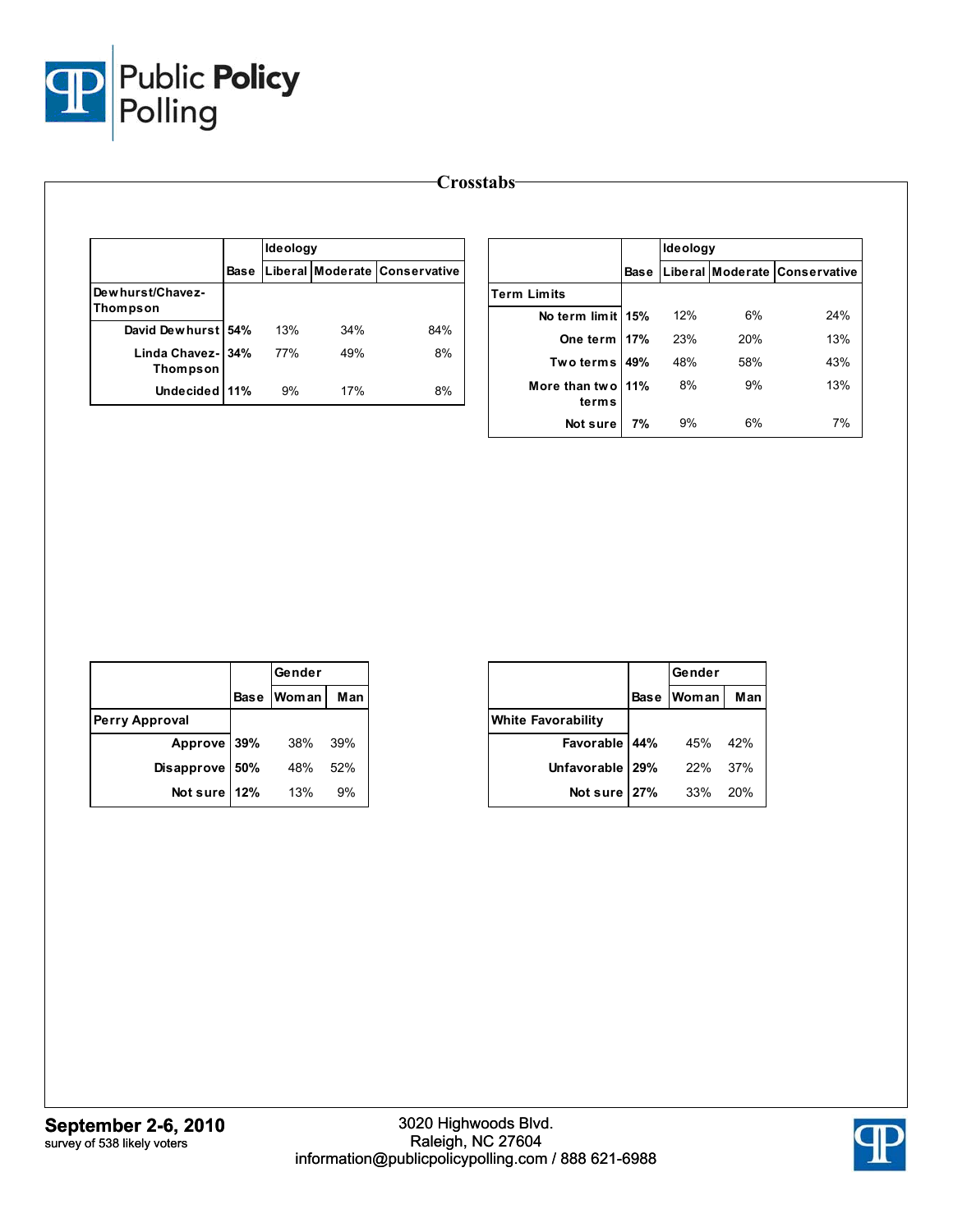

## **Crosstabs**

|                   |     | Gender     |     |  |
|-------------------|-----|------------|-----|--|
|                   |     | Base Woman | Man |  |
| Perry/White       |     |            |     |  |
| Rick Perry 48%    |     | 46%        | 49% |  |
| <b>Bill White</b> | 42% | 42%        | 43% |  |
| Undecided 10%     |     | 12%        | 8%  |  |

|                                      |      | Gender |     |  |  |
|--------------------------------------|------|--------|-----|--|--|
|                                      | Base | Woman  |     |  |  |
| Dewhurst/Chavez-<br>Thompson         |      |        |     |  |  |
| David Dewhurst 54%                   |      | 50%    | 59% |  |  |
| Linda Chavez- 34%<br><b>Thompson</b> |      | 35%    | 33% |  |  |
| <b>Undecided</b>                     | 11%  | 15%    | 8%  |  |  |

|                    |      | Gender  |     |
|--------------------|------|---------|-----|
|                    | Base | Woman I | Man |
| <b>Term Limits</b> |      |         |     |
| No term limit 15%  |      | 12%     | 20% |
| One term 17%       |      | 18%     | 16% |
| Two terms   49%    |      | 51%     | 48% |
| More than two 11%  |      | 11%     | 11% |
| terms              |      |         |     |
| Not sure           | 7%   | 8%      | 5%  |

|                |      | Party |     |                                       |  |  |  |
|----------------|------|-------|-----|---------------------------------------|--|--|--|
|                | Base |       |     | Democrat Republican Independent/Other |  |  |  |
| Perry Approval |      |       |     |                                       |  |  |  |
| Approve 39%    |      | 10%   | 63% | 25%                                   |  |  |  |
| Disapprove 50% |      | 85%   | 21% | 64%                                   |  |  |  |
| Not sure 12%   |      | 5%    | 16% | 11%                                   |  |  |  |

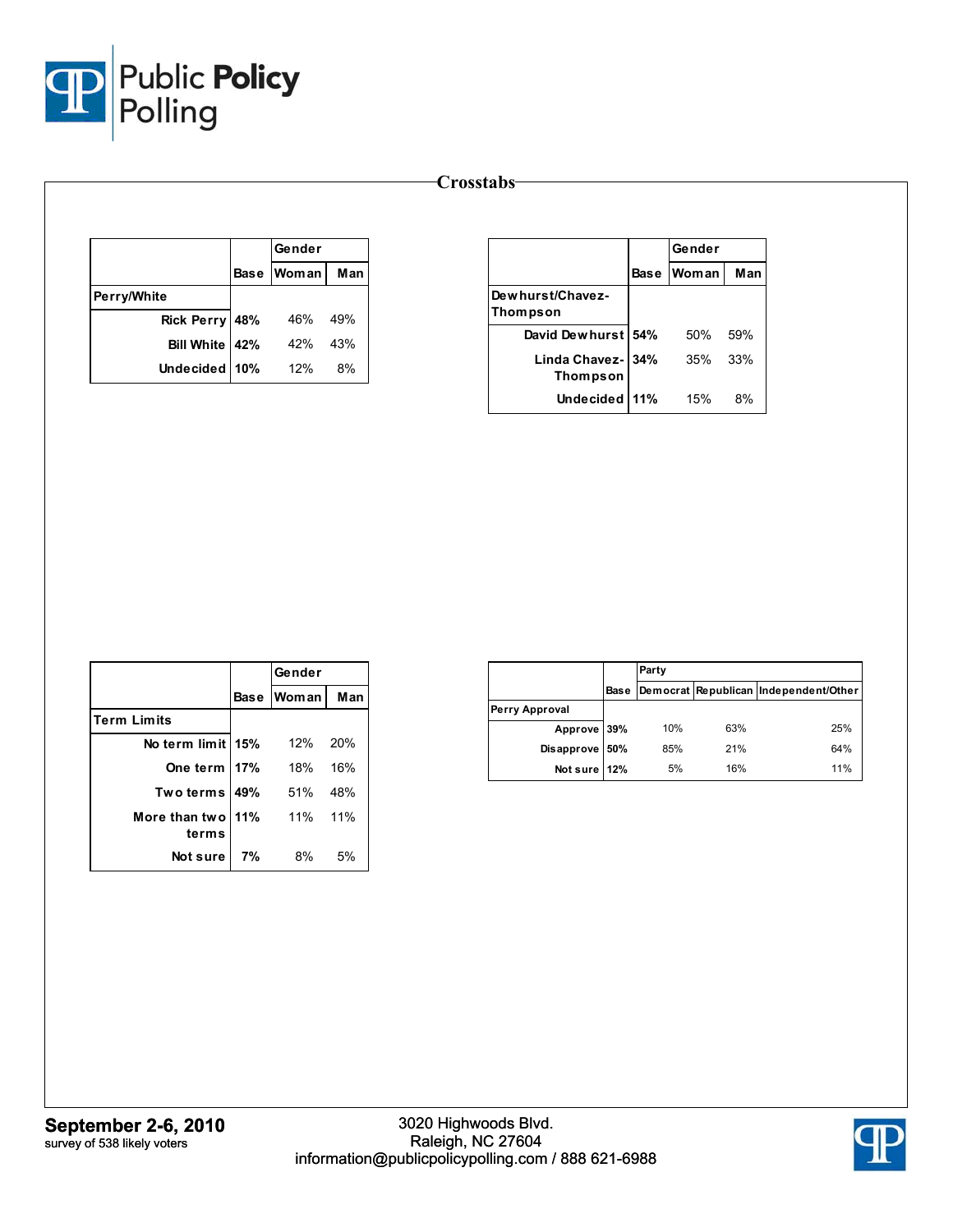

|                                                                  |             | Party |     |                                       |                            |             | Party |     |                                       |  |
|------------------------------------------------------------------|-------------|-------|-----|---------------------------------------|----------------------------|-------------|-------|-----|---------------------------------------|--|
|                                                                  | Base        |       |     | Democrat Republican Independent/Other |                            | <b>Base</b> |       |     | Democrat Republican Independent/Other |  |
| <b>White Favorability</b>                                        |             |       |     |                                       | Perry/White                |             |       |     |                                       |  |
| Favorable 44%                                                    |             | 79%   | 19% | 47%                                   | Rick Perry 48%             |             | 12%   | 77% | 34%                                   |  |
| Unfavorable                                                      | 29%         | 4%    | 48% | 26%                                   | Bill White 42%             |             | 82%   | 12% | 53%                                   |  |
| Not sure 27%                                                     |             | 17%   | 33% | 28%                                   | Undecided 10%              |             | 6%    | 11% | 13%                                   |  |
|                                                                  |             |       |     |                                       |                            |             |       |     |                                       |  |
|                                                                  |             |       |     |                                       |                            |             |       |     |                                       |  |
|                                                                  |             |       |     |                                       |                            |             |       |     |                                       |  |
|                                                                  | <b>Base</b> | Party |     |                                       |                            | <b>Base</b> | Party |     | Democrat Republican Independent/Other |  |
|                                                                  |             |       |     | Democrat Republican Independent/Other | <b>Term Limits</b>         |             |       |     |                                       |  |
|                                                                  |             |       |     |                                       | No term limit 15%          |             | 6%    | 23% | 12%                                   |  |
| David Dewhurst 54%                                               |             | 10%   | 85% | 48%                                   | One term 17%               |             | 25%   | 14% | 14%                                   |  |
| Linda Chavez-                                                    | 34%         | 77%   | 5%  | 39%                                   | Two terms 49%              |             | 54%   | 41% | 61%                                   |  |
| Dewhurst/Chavez-<br><b>Thompson</b><br>Thompson<br>Undecided 11% |             | 13%   | 10% | 14%                                   | More than two 11%<br>terms |             | 6%    | 15% | 8%                                    |  |

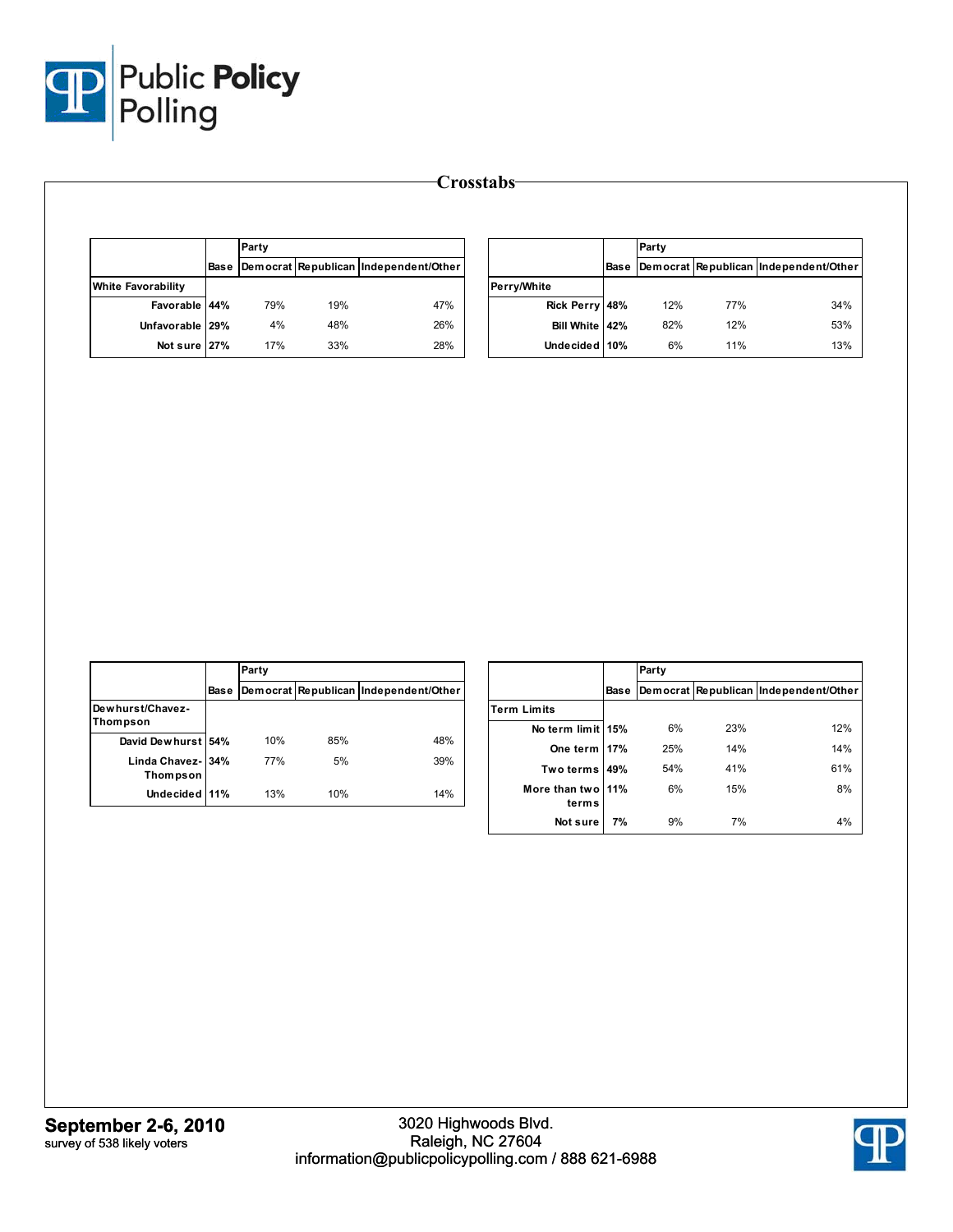

|                       |      |     |                                                        |     | <b>Crosstabs</b>          |             |      |     |                                           |     |
|-----------------------|------|-----|--------------------------------------------------------|-----|---------------------------|-------------|------|-----|-------------------------------------------|-----|
|                       | Race |     |                                                        |     |                           |             | Race |     |                                           |     |
|                       |      |     | African-<br>Base   Hispanic   White   American   Other |     |                           | <b>Base</b> |      |     | African-<br>Hispanic White American Other |     |
| <b>Perry Approval</b> |      |     |                                                        |     | <b>White Favorability</b> |             |      |     |                                           |     |
| Approve 39%           | 27%  | 44% | 17%                                                    | 36% | <b>Favorable</b>          | 44%         | 53%  | 38% | 69%                                       | 39% |
| Disapprove 50%        | 61%  | 44% | 76%                                                    | 54% | Unfavorable   29%         |             | 16%  | 34% | 14%                                       | 29% |
| Not sure 12%          | 12%  | 12% | 7%                                                     | 11% | Not sure 27%              |             | 31%  | 27% | 17%                                       | 32% |

|                |             | Race |     |                                           |     |
|----------------|-------------|------|-----|-------------------------------------------|-----|
|                | <b>Base</b> |      |     | African-<br>Hispanic White American Other |     |
| Perry/White    |             |      |     |                                           |     |
| Rick Perry 48% |             | 31%  | 56% | 17%                                       | 39% |
| Bill White 42% |             | 57%  | 36% | 62%                                       | 46% |
| Undecided 10%  |             | 12%  | 8%  | 21%                                       | 14% |

|                               |             | Race |     |                                           |     |
|-------------------------------|-------------|------|-----|-------------------------------------------|-----|
|                               | <b>Base</b> |      |     | African-<br>Hispanic White American Other |     |
| Dew hurst/Chavez-<br>Thompson |             |      |     |                                           |     |
| David Dewhurst 54%            |             | 29%  | 64% | 24%                                       | 61% |
| Linda Chavez- 34%<br>Thompson |             | 56%  | 27% | 52%                                       | 29% |
| Undecided 11%                 |             | 15%  | 9%  | 24%                                       | 11% |

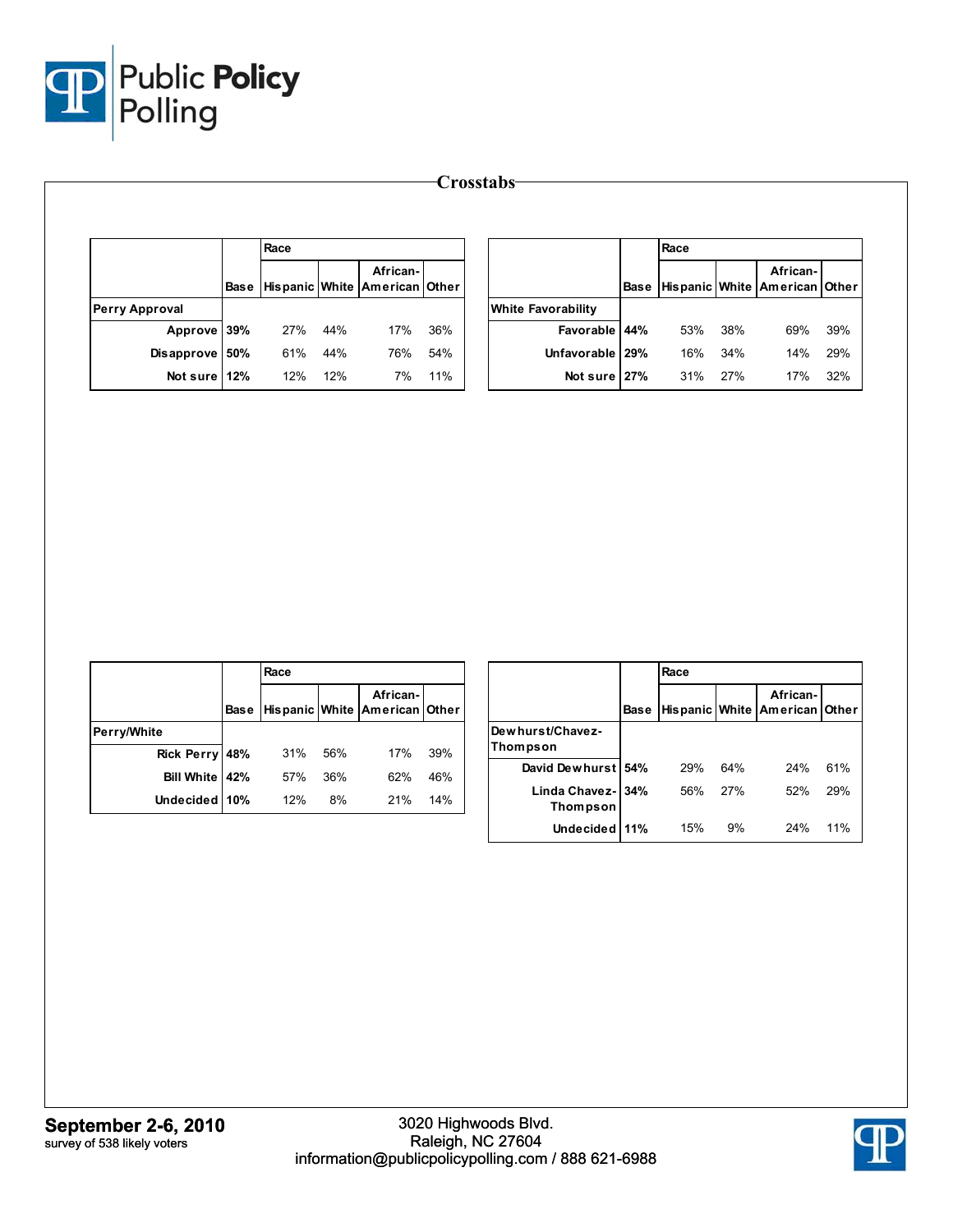

|                            |             | Race |     |                                           |                          |                       |             | Age                    |               |       |                     |
|----------------------------|-------------|------|-----|-------------------------------------------|--------------------------|-----------------------|-------------|------------------------|---------------|-------|---------------------|
|                            | <b>Base</b> |      |     | African-<br>Hispanic White American Other |                          |                       | <b>Base</b> | 18 <sub>to</sub><br>29 | $30$ to<br>45 | 46 to | Older<br>65 than 65 |
| <b>Term Limits</b>         |             |      |     |                                           |                          | <b>Perry Approval</b> |             |                        |               |       |                     |
| No term limit 15%          |             | 10%  | 17% | 17%                                       | 7%                       | Approve               | 39%         | 25%                    | 36%           | 39%   | 44%                 |
| One term   17%             |             | 29%  | 12% | 31%                                       | 25%                      | Disapprove 50%        |             | 55%                    | 52%           | 52%   | 43%                 |
| Two terms 149%             |             | 43%  | 51% | 45%                                       | 50%                      | Not sure 12%          |             | 20%                    | 11%           | 9%    | 13%                 |
| More than two 11%<br>terms |             | 10%  | 12% | 3%                                        | 18%                      |                       |             |                        |               |       |                     |
| Not sure                   | 7%          | 8%   | 7%  | 3%                                        | $\overline{\phantom{0}}$ |                       |             |                        |               |       |                     |

|                             |             | Age                 |                                                         |       |                            |
|-----------------------------|-------------|---------------------|---------------------------------------------------------|-------|----------------------------|
|                             | <b>Base</b> | 18 to $\vert$<br>29 | $\begin{array}{c c} 30 & \text{to} \\ 45 & \end{array}$ | 46 to | <b>Older</b><br>65 than 65 |
| <b>White Favorability</b>   |             |                     |                                                         |       |                            |
| Favorable 44% 39% 44% 44%   |             |                     |                                                         |       | 44%                        |
| Unfavorable 29% 25% 28% 30% |             |                     |                                                         |       | 31%                        |
| Not sure 27% 36% 29% 26%    |             |                     |                                                         |       | 25%                        |

|                            |             | Age         |               |       |                     |
|----------------------------|-------------|-------------|---------------|-------|---------------------|
|                            | <b>Base</b> | 18 to<br>29 | $30$ to<br>45 | 46 to | Older<br>65 than 65 |
| Perry/White                |             |             |               |       |                     |
| Rick Perry 48% 28% 49% 46% |             |             |               |       | 53%                 |
| Bill White   42%           |             | 55% 43% 44% |               |       | 37%                 |
| Undecided 10% 17% 9% 10%   |             |             |               |       | 10%                 |